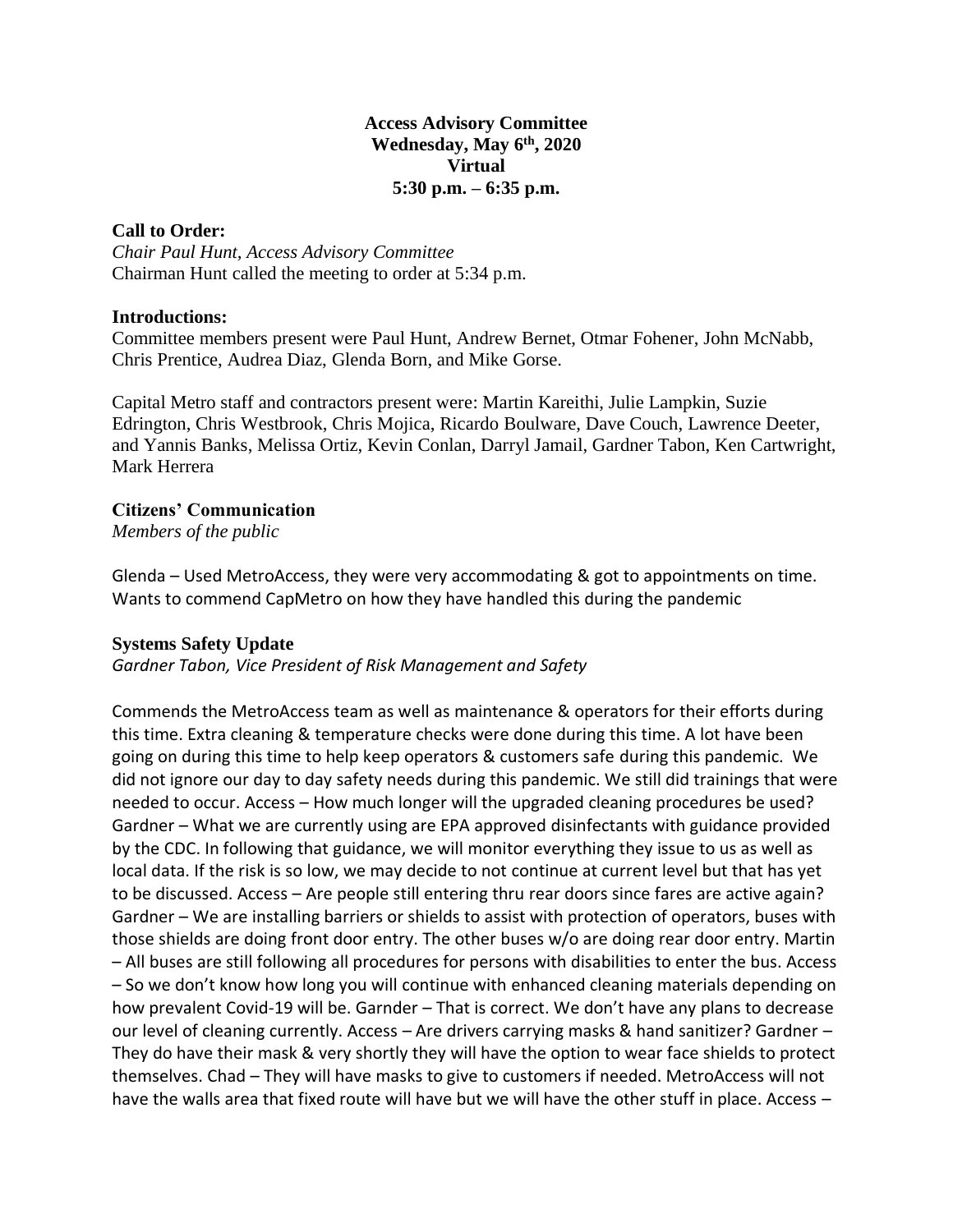I've been in vehicles that did have sanitizers and others didn't. Chad – We started to in the beginning but there was no way to refill them & we ran out. We may look at long term putting them back in. We provide our operators with hand sanitizer. Access – For clarification MetroAccess is honoring the April & May passes correct? Chad – That is correct. If anyone wants to go into the transit store we will transfer them out for future months as well.

### **Budget Preview**

#### *Kevin Conlan, Director Budget Financial Planning*

Will come back to the committee in August with numbers for budget proposal. In July we will give a lot more detail to the Board. In August we will come to Access with the budget proposal. Public outreach will be done in the last week in August. Covid19 has had a significant financial impact on the Agency. We really do not know how big of an impact yet. The comptroller distributes sales tax 2 months in the rears. We did receive March last month; it was only 4% down year over year. We should get April in about a week or two. For the last number of years, we have enjoyed great success in the region & MSA for sales tax. Our planning dept is updating ridership projects for remaining of this year & next. We are not proposing a fare increase for next year. We are going to keep our fare flat. The funding we got from the CARES Act is not an additional funding to the agency. It's designed to cover the loss of fare & sales tax revenue that the agency will in occur over the next several months as well as what has been incurred already. For Operating expenses, the goal is the keep the 2021 budget flat to this year budget. May be some adjustments if and when the economy recovers. We do have additional PPE budgeted into next year budget at the moment. Service level will be adjusted as needed. We will also continue Pickup service zones. Access – Is there any money set aside in case there is a resurgent of covid19? Kevin – That has been policy of the board and senior management for many years. We have 2 months of full operating expense set aside with an additional 1 month operating expenses set aside. We have an additional 40 million capital reserve set aside that at the discretion of the board can be used. With the CARES Act funding we've been awarded we have done an analysis & don't think we will have to touch the reserves this year. We have done an analysis and if a recession like 2008/2009 hits we will be able to make it thru with the reserves that have been put away. Access – With riots going on, in event we have destruction do we have funds set aside to take care of that? Kevin – We have our reserves set aside at the discretion of our CEO & Board so there is that. Access – When you come back in August you will have the dollar amount you are taking into consideration? Kevin – Correct. It will still be at a high level.

#### **Security Update**

*Daryl Jamail, Director Security and Emergency Management*

We have 8 admin employees that manage security operations, employ 35 – 40 security guards and employ 180 APD officers that do our security. For a system of our size that is a normal operation. We partner closely with Homeland Security, TSA, local, regional, state law enforcement as well as peer organizations. Access – Does the P.D. work in tandem with you or do they work as your security? Darryl – They are APD officers but part-time officers working for